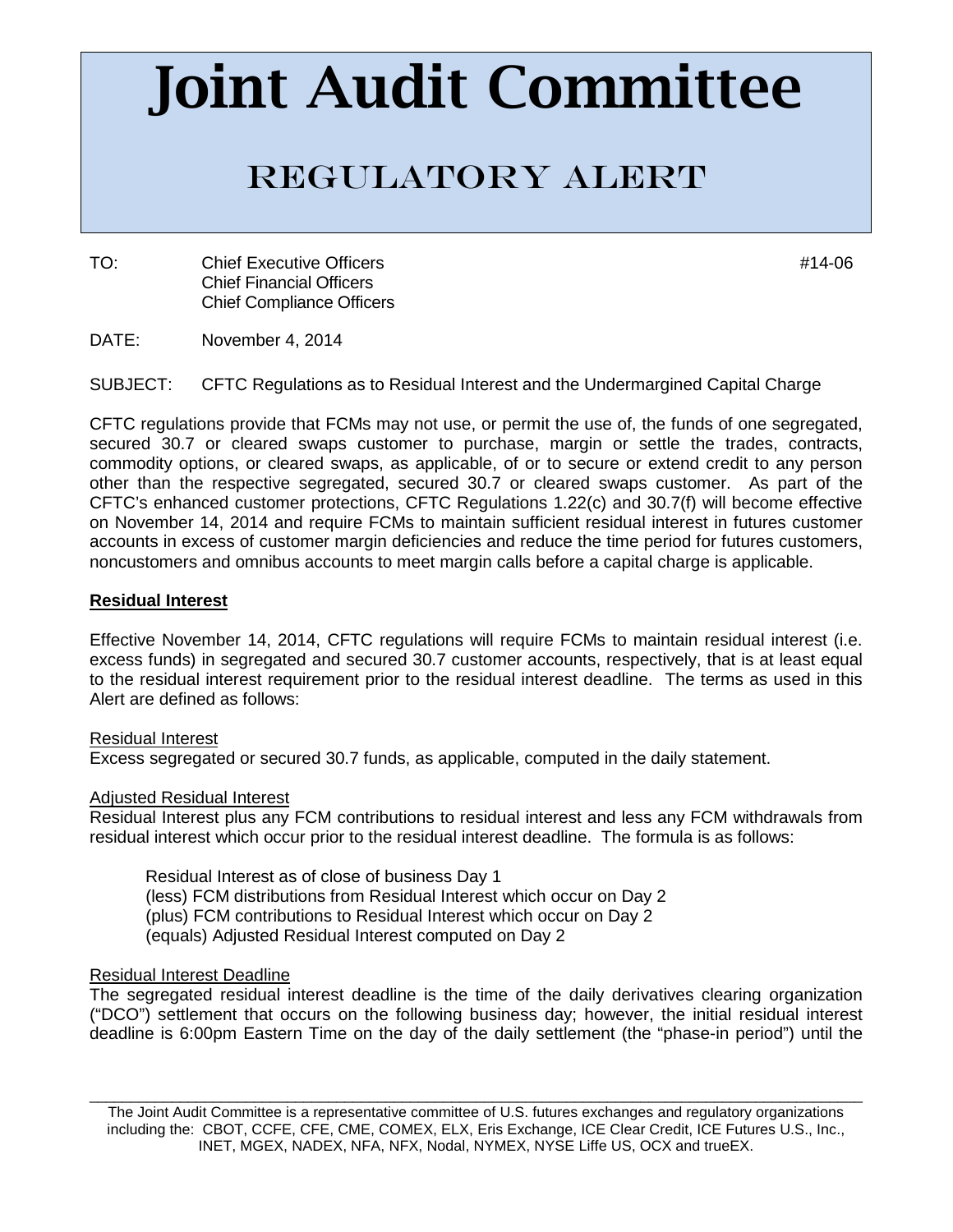Commission takes action to terminate or change the residual interest deadline<sup>[1](#page-0-0)</sup>. However, if action is not taken by December 31, [2](#page-1-0)018, the phase-in period expires<sup>2</sup>.

The secured 30.7 residual interest deadline is 6:00pm Eastern Time on the day of the daily settlement which occurs on the following business day.

*U.S. Bank Holidays.* CFTC Interpretative Letter 14-129, dated October 23, 2014, provides guidance as to the residual interest deadline if the U.S. futures markets are open and the U.S. banking system is closed. Such guidance provides that if a U.S. bank holiday occurs on an FCM business day, the segregated residual interest deadline will be the next business day when the banking system is open. In addition, since foreign markets are subject to varying holidays, it is the responsibility of the FCM to manage its foreign futures customer accounts to ensure that the FCM is in compliance with secured 30.7 residual interest requirements. Refer to Interpretative Letter 14-129 on the CFTC's web site at: [http://www.cftc.gov/ucm/groups/public/@lrlettergeneral/documents/letter/14-129.pdf.](http://www.cftc.gov/ucm/groups/public/@lrlettergeneral/documents/letter/14-129.pdf)

#### Residual Interest Requirement

The aggregate undermargined amount (or margin deficiencies) as of the end of business on Day 1, reduced by funds received from undermargined customers and less any disbursements made to such customers, prior to the residual interest deadline. The formula is as follows:

Aggregate of Customers' Undermargined Amounts as of close of business Day 1 (less) Margin Funds received from Undermargined Customers on Day 2 (plus) Margin Funds paid to such Undermargined Customers on Day 2 (equals) Residual Interest Requirement as of Day 1 computed on Day 2

*Undermargined Amount/Margin Deficiencies.* When calculating the undermargined amount or margin deficiencies for the residual interest requirement, an account's risk maintenance margin requirement should be compared to its margin equity, aggregating across all currencies by respective segregated or secured 30.7 origin, and should not be greater than an account's risk maintenance margin requirement. The formula is as follows:

Risk Maintenance Margin Requirement

(less) Credit Net Liquidating Value

(less) Margin Collateral in Excess of Amounts to Secure Debit/Deficits

(equals) Undermargined Amount (if amount < 0, then the amount is 0)

*Non-US Dollar Settlements.* Due to the inherent delay in the settlement of certain foreign currency transfers, unsettled non-U.S. Dollar transactions may be considered as margin funds received when

 $1$  The regulation requires the CFTC to conduct a study and publish for comment the practicality of moving the segregated residual interest deadline during the phase-in period to the time of daily DCO settlement or another time of day. If the phase-in period has not been amended, the phase-in period for segregated accounts shall end on December 31, 2018 and the segregated residual interest deadline will become the point in time that the DCOs' daily settlement cycle occurs on the following business day.

<span id="page-1-0"></span> $2$  On November 3, 2014, the CFTC proposed to revise Regulation 1.22 to remove the December 31, 2018 automatic termination of the phase-in period. Under the CFTC's proposal, the 6:00pm Eastern Time Residual Interest Deadline may only be revised to a different point in time though a rulemaking process, which affords market participants with notice of the revisions and an opportunity to comment on the revisions. FCMs should monitor developments on the CFTC's proposal going forward.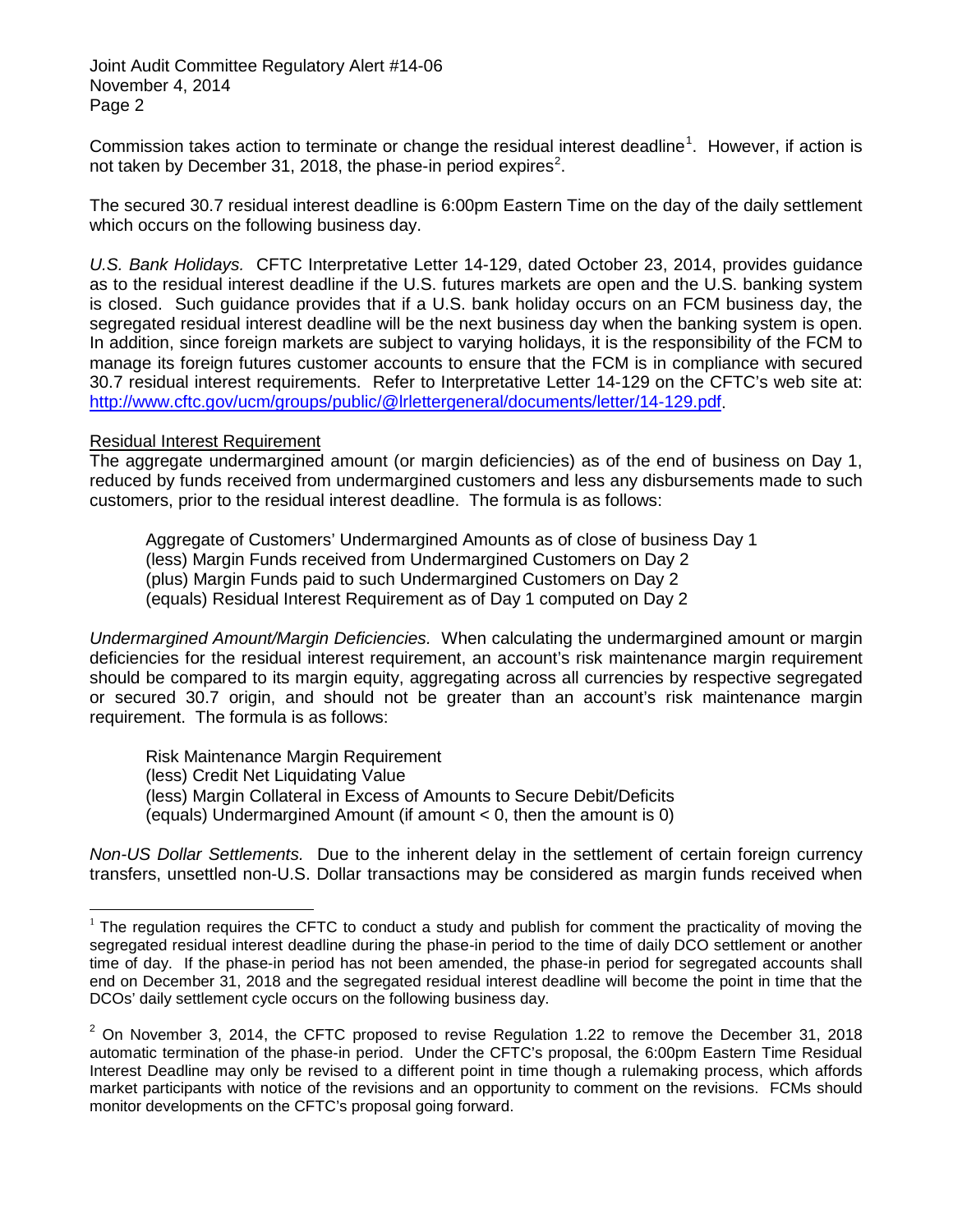determining a customer's residual interest requirement under certain circumstances. Specifically, at the FCM's discretion, it may consider a non-U.S. Dollar deposit as "pending" in a customer's account and included in the account's margin equity if (i) the FCM assesses that it is prudent to do so based on the account's past history of satisfying margin calls and the operational and credit risk profile of the account owner, (ii) the account is on a 1-day wire transfer basis (i.e., the wire is initiated on Day 2), (iii) the FCM has a sufficient basis that the wire was actually initiated, (iv) the FCM continues to age the pending non-U.S. Dollar receipts and retains the ability to recognize a failed deposit immediately upon occurrence, and (v) the FCM treats unsettled non-U.S. Dollar disbursements from the account in the same manner.

*ACH Payments.* CFTC Interpretative Letter 14-129, dated October 23, 2014, provides that margin payments to an FCM by its customers which are processed by the Automated Clearing House ("ACH") may be considered as margin funds received upon the FCM's initiation of the withdrawal from the customer's bank account subject to certain conditions. Refer to Interpretative Letter 14-129 on the CFTC's web site at: [http://www.cftc.gov/ucm/groups/public/@lrlettergeneral/documents/letter/14-](http://www.cftc.gov/ucm/groups/public/@lrlettergeneral/documents/letter/14-129.pdf) [129.pdf.](http://www.cftc.gov/ucm/groups/public/@lrlettergeneral/documents/letter/14-129.pdf)

*Checks.* For customers that consistently meet margin calls by check, the FCM may continue to consider the check as margin funds received on the date the check is physically received by the FCM unless it has reason to believe the check may not clear the customer's bank account in the normal course of business or it is otherwise part of a scheme to report false or misleading financial information.

#### Day Definitions for Residual Interest and Margin Calls

For purposes of the residual interest calculation and aging margin calls, days are defined as follows:

- Day 1 the business day an account becomes undermargined
- Day 2 the business day a margin call is issued
- Day 3 the first business day a margin call is outstanding

#### Residual Interest Compliance Calculation

The calculation the FCM must perform to demonstrate its compliance with residual interest regulations. The calculation is as follows:

| <b>Residual Interest Compliance Calculation</b>                   |  |  |
|-------------------------------------------------------------------|--|--|
| Residual Interest Requirement:                                    |  |  |
| Undermargined Amounts as of cob Day 1                             |  |  |
| (less) Margin Funds received from Customers on Day 2              |  |  |
| (plus) Margin Funds paid to such Customers on Day 2               |  |  |
| Adjusted Residual Interest:                                       |  |  |
| Residual Interest as of cob Day 1 computed on Day 2               |  |  |
| (plus) FCM contributions to Residual Interest on Day 2            |  |  |
| (less) FCM withdrawals from Residual Interest on Day 2            |  |  |
| Equals Excess/(Deficiency) of Adjusted Residual Interest over the |  |  |
| Residual Interest Requirement computed on Day 2                   |  |  |

*Example of Residual Interest Compliance Calculation.* On Tuesday morning (Day 2), the FCM prepares its customer segregation statement as of the close of business Monday (Day 1) and determines that it has \$750,000 in excess segregated funds. In addition, the FCM calculates \$1,000,000 as its aggregate segregated margin deficiencies from all customers and issues margin calls to these customers. The FCM electronically files its segregation statement through WinJammer<sup>™</sup> with its DSRO by 12:00 noon on Tuesday. Tuesday afternoon, several customers wire an aggregate of \$600,000 into the FCM's segregated bank account to meet their margin calls and the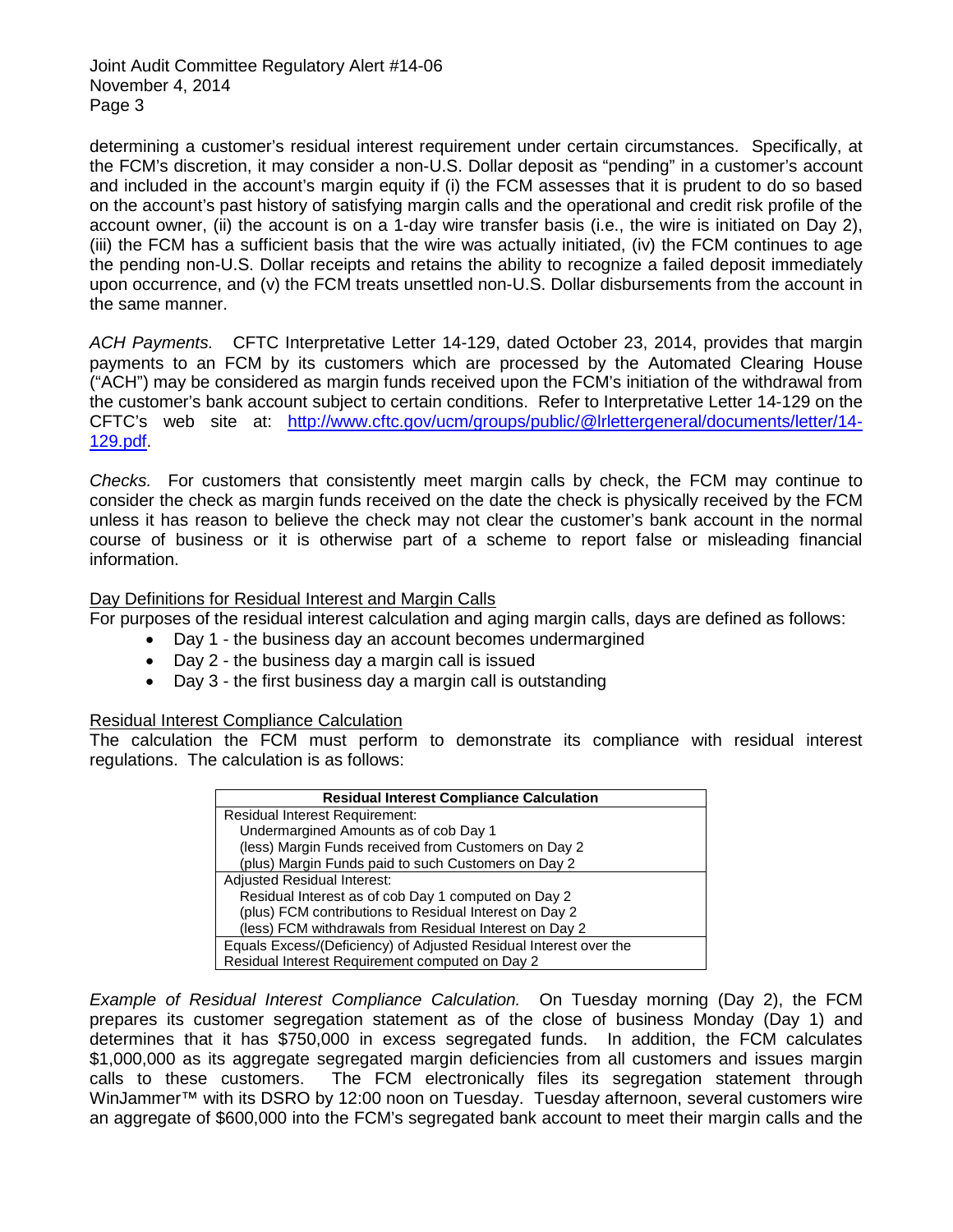FCM withdraws \$25,000 from its segregated bank account. The FCM must determine that it maintains residual interest (of \$725,000 (\$750,000 less \$25,000)) in excess of the residual interest requirement (of \$400,000 (\$1,000,000 less \$600,000)) at 6:00pm Eastern Time during the phase-in period. Below is the Residual Interest Compliance Calculation that would be prepared.

| <b>INCORDINAL INTERNATIONAL CONTINUES CONCORDING LAGRITIPIC</b> |             |           |  |
|-----------------------------------------------------------------|-------------|-----------|--|
| <b>Description</b>                                              |             | Amount    |  |
| Residual Interest Requirement:                                  |             |           |  |
| Undermargined Amount as of cob Day 1                            | \$1,000,000 |           |  |
| (less) Margin Funds received from customers on Day 2            | (600,000)   |           |  |
| (plus) Margin Funds paid to such Customers on Day 2             | -0-         | \$400,000 |  |
| Adjusted Residual Interest:                                     |             |           |  |
| Residual Interest as of cob Day 1 computed on Day 2             | \$750,000   |           |  |
| (plus) FCM contributions to Residual Interest on Day 2          | -0-         |           |  |
| (less) FCM withdrawals from Residual Interest on Day 2          | (\$25,000)  | \$725,000 |  |
|                                                                 |             |           |  |
| Excess Residual Interest computed on Day 2                      |             | \$325,000 |  |

### Residual Interest Compliance Calculation Example

#### Residual Interest Compliance

The FCM must demonstrate that it maintains sufficient excess residual interest as of the respective residual interest deadline. An FCM may prepare its residual interest compliance calculation before the residual interest deadline; however, the FCM must be able to demonstrate residual interest compliance as of 6:00pm Eastern Time considering all withdrawals of FCM funds or disbursements to undermargined customers.

If the FCM determines that the amount of its excess segregated or secured 30.7 customer residual interest is less than its residual interest requirement as of the residual interest deadline, the FCM must provide immediate notification pursuant to CFTC Reg. 1.12(j). The notification must be filed with the CFTC, the DSRO and, if the FCM is also registered as a broker-dealer, the SEC and include a discussion of how the reporting event originated and what steps have been, or are being taken, to address the event.

FCMs must maintain sufficient segregated and secured 30.7 customer funds in excess of the respective segregated or secured 30.7 customer requirements at all times. However, the FCM need only maintain sufficient residual interest over the residual interest requirement at the point in time of the residual interest deadline. Due to the different points of time that the residual interest compliance calculations are required to be prepared, the CFTC did not amend the daily segregation or secured 30.7 customer statements. However, FCMs must demonstrate that they had sufficient residual interest over the requirement through the residual interest compliance calculation within the time frames noted above.

For details on cleared swaps customer requirements, refer to JAC Update #12-03 on Part 22 of CFTC Regulations – Treatment of Cleared Swaps Customer Collateral – Legally Segregated Operationally Commingled ("LSOC") Compliance Calculation on the JAC Web Site at [http://www.jacfutures.com/jac/jacupdates/2012/jac1203.pdf.](http://www.jacfutures.com/jac/jacupdates/2012/jac1203.pdf)